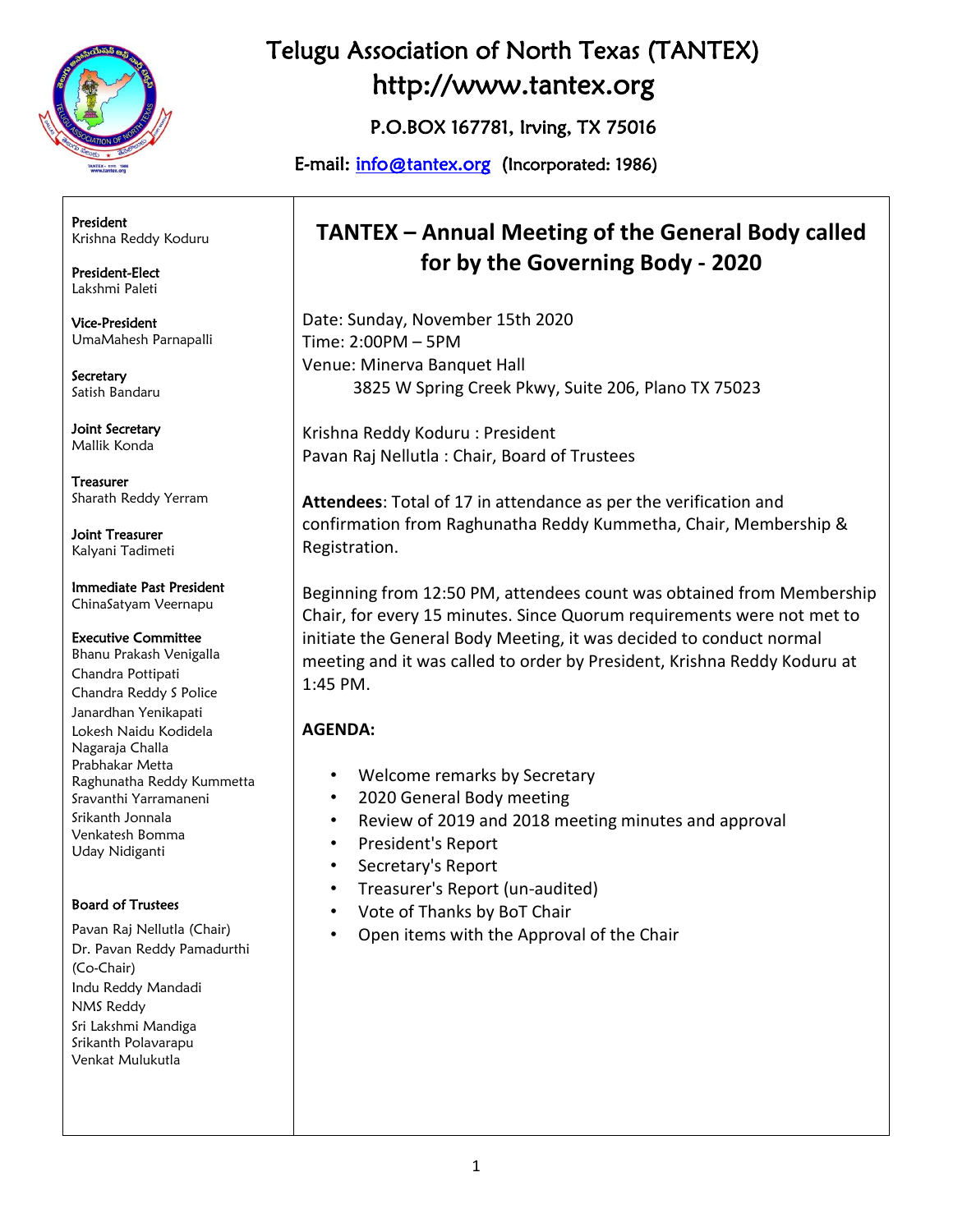

President Krishna Reddy Koduru

President-Elect Lakshmi Paleti

Vice-President UmaMahesh Parnapalli

Secretary Satish Bandaru

Joint Secretary Mallik Konda

Treasurer Sharath Reddy Yerram

Joint Treasurer Kalyani Tadimeti

Immediate Past President ChinaSatyam Veernapu

#### Executive Committee

Bhanu Prakash Venigalla Chandra Pottipati Chandra Reddy S Police Janardhan Yenikapati Lokesh Naidu Kodidela Nagaraja Challa Prabhakar Metta Raghunatha Reddy Kummetta Sravanthi Yarramaneni Srikanth Jonnala Venkatesh Bomma Uday Nidiganti

#### Board of Trustees

Pavan Raj Nellutla (Chair) Dr. Pavan Reddy Pamadurthi (Co-Chair) Indu Reddy Mandadi NMS Reddy Sri Lakshmi Mandiga Srikanth Polavarapu Venkat Mulukutla

# Telugu Association of North Texas (TANTEX) http://www.tantex.org

## P.O.BOX 167781, Irving, TX 75016

## E-mail: [info@tantex.org](about:blank) (Incorporated: 1986)

.

Welcome by Secretary/Joint Secretary: Mallik Konda, Joint Secretary extended a warm welcome to the members and informed that normal meeting would be conducted as per agenda circulated except for the points at sl.no. 2, as required quorum was not present.

**President's Report:** Krishna Reddy Koduru, President presented various initiatives and programs by TANTEX in the current year. He said that several unique programs were conducted in 2020.

**President's Report:** Krishna Reddy Koduru, President presented various initiatives and programs by TANTEX in the current year. He said that several unique programs were conducted in 2020.

TANTEX has been diligently utilizing majority of the funds with focus on local Telugu members necessities and by encouraging Cultural programs by involving local members / artists and invites very exclusive external artists from India.

- We conducted several unique programs in 2020.
- Singers Srikanth Dhanunjay and Dhamini were performed in our Sankranthi Sambaraalu 2020. Event was well received by our members and bigger crowd was there at the event.
- TAX Planning, Estate and Financial Services seminar was conducted in March for the benefit of our members
- Slokas for kids and youth was conducted in May 2020 .
- Organized seminar on improving handwriting camp for Kids and Adults with the help of Mallikarjuna Rao.Y.
- Supported several activities conducted by Local, National and International organizations
- Raised \$15K for Covid 19 relief fund and decided to distribute it equally between America, Andhra Pradesh and Telangana states. Treasurer will provide more details.
- Thanks for giving me the opportunity to serve our Telugu Community through TANTEX platform

### **Immigration and other Awareness Events during Covid time:**

- Conducted Will and Trust community awareness Seminar on Friday28th 2020 – Event was well received by members.
- Organized webinar on how to handle pandemic situation on April 5<sup>th</sup> 2020 .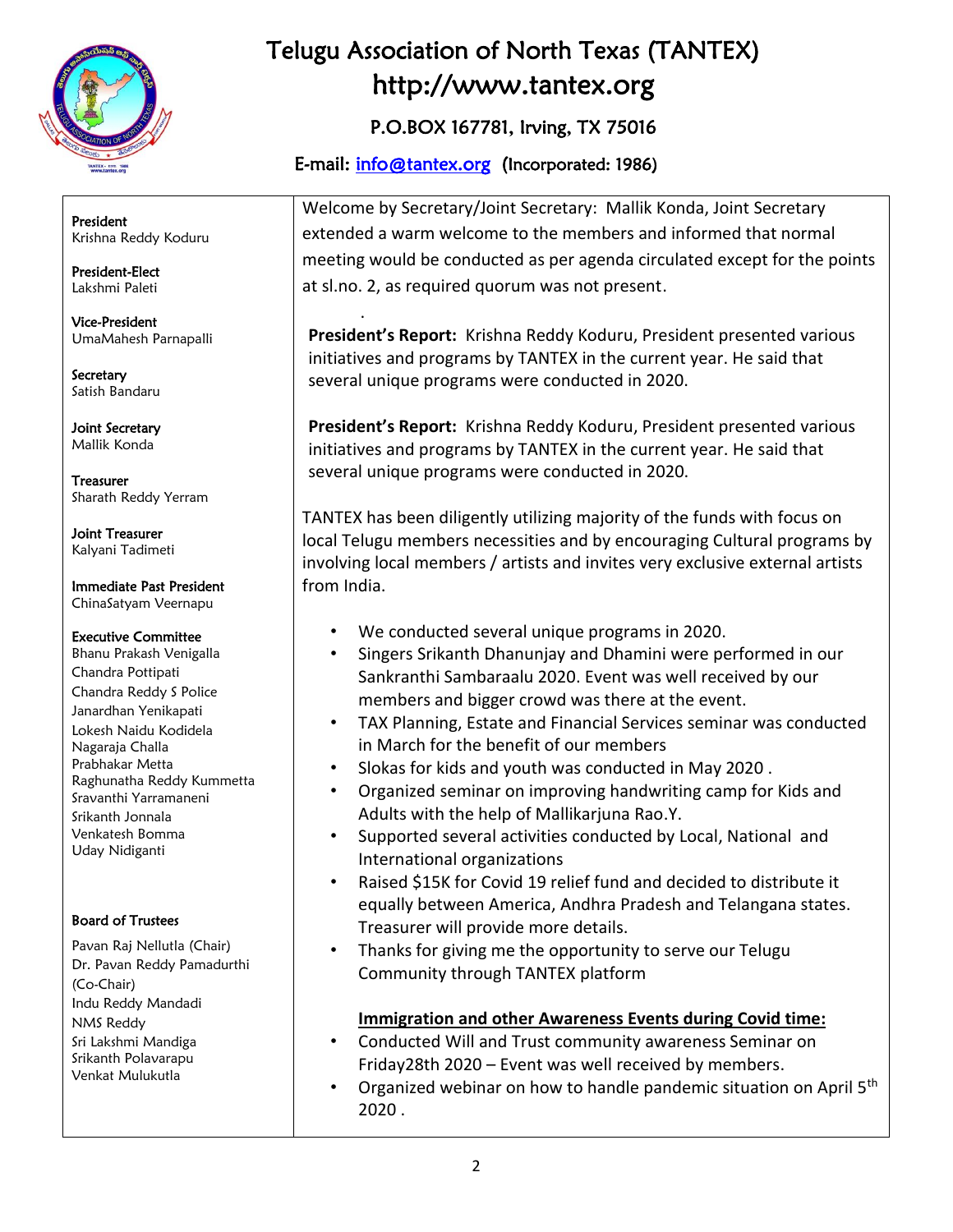

## P.O.BOX 167781, Irving, TX 75016

## E-mail: [info@tantex.org](about:blank) (Incorporated: 1986)

President Krishna Reddy Koduru

President-Elect Lakshmi Paleti

Vice-President UmaMahesh Parnapalli

Secretary Satish Bandaru

Joint Secretary Mallik Konda

Treasurer Sharath Reddy Yerram

Joint Treasurer Kalyani Tadimeti

#### Immediate Past President Chinasatyam Veernapu

#### Executive Committee

Bhanu Prakash Venigalla Chandra Pottipati Chandra Reddy S Police Janardhan Yenikapati Lokesh Naidu Kodidela Nagaraja Challa Prabhakar Metta Raghunatha Reddy Kummetta Sravanthi Yarramaneni Srikanth Jonnala Venkatesh Bomma Uday Nidiganti

### Board of Trustees

Pavan Raj Nellutla (Chair) Dr. Pavan Reddy Pamadurthi (Co-Chair) Indu Reddy Mandadi NMS Reddy Sri Lakshmi Mandiga Srikanth Polavarapu Venkat Mulukutla

- Conducted Covid-19: President Trump's Fiscal stimulus package Webinar on April 8<sup>th</sup> 2020.
- Organized webinar on Immigration concerns during Covid-19 with Geetha Dammana, Attorney and counselor at law on April 19th 2020
- Organized Immigration webinar on Executive Order that bans entry for H1-B,H-4,L-1A,L-1B,L-2,H-2B and J visa applications with Rahul Reddy and his team on June 28th 2020
- Organized webinar on important immigration updates during covid times on October  $4<sup>th</sup>$  2020 with the help of Reddy and Neumann, P.C.

### **IT Trainings for Members:**

- Python Complete course was conducted by us with the help of Durga Viswanath Gadiraju for nominal price to raise Corona fund.
- Snowflake cloud Datawarehouse was conducted by us with the help of Sathya Reddy Kondapalli to raise Corona fund. .
- Conducted SAP S/4 HANA Logistics,Finance online trainings to raise Covid fund by Rathnakar Reddy and Sagar Gattepalli.
- Conducted Big Data and Hadoop developer and Administrator training.

### **Health Awareness sessions:**

- Organized Corona Virus/Covid-19 awareness webinar by Dr Ismail Penukonda on March 15th 2020.
- Organized Medical support to visiting parents with the help of local Doctors for whole year.
- Organized Meditation and Yoga to relaxation camp during the Corona times
- Organized health session with the group of doctors (Dr.Parul Kaushik,Dr.Sujatha Krishnan,Dr.Pavan Pamadurthy,Dr.Rami Reddy buchipudi) on April 17th 2020.
- Before and after Corona webinar was organized with the help of Dr.M.S.Reddy on May 9<sup>th</sup> 2020.
- Organized scientific conversation and Q&A on Corona virus by Prof Samba Reddy on May 9<sup>th</sup> 2020.
- Organized a seminar on impact of covid-19 on kids with the help of Dr.Supriya Reddy and Dr.Sailaja Golla on May 16<sup>th</sup> 2020.
- Organized free Covid -19 drive thru testing with the help of Bitcare

### **Janapada/Lilitha Sangeetham:**

• Organized Kala Madhuri program for kids and adults with the help of Mani Sastry,Srini Prabhala,Vishala Avadhanam.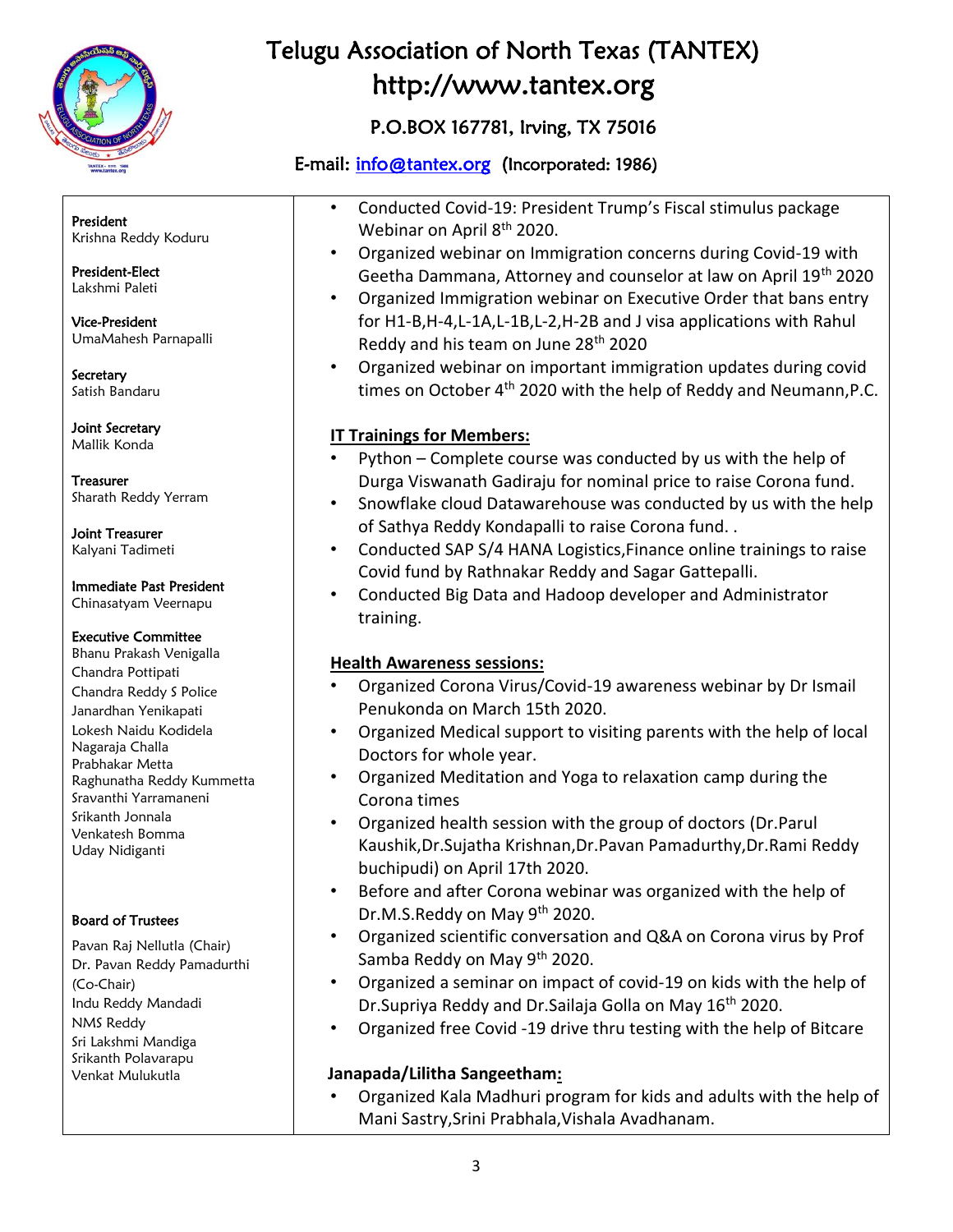

## P.O.BOX 167781, Irving, TX 75016

E-mail: [info@tantex.org](about:blank) (Incorporated: 1986)

President Krishna Reddy Koduru

President-Elect Lakshmi Paleti

Vice-President UmaMahesh Parnapalli

Secretary Satish Bandaru

Joint Secretary Mallik Konda

Treasurer Sharath Reddy Yerram

Joint Treasurer Kalyani Tadimeti

Immediate Past President Chinasatyam Veernapu

#### Executive Committee

Bhanu Prakash Venigalla Chandra Pottipati Chandra Reddy S Police Janardhan Yenikapati Lokesh Naidu Kodidela Nagaraja Challa Prabhakar Metta Raghunatha Reddy Kummetta Sravanthi Yarramaneni Srikanth Jonnala Venkatesh Bomma Uday Nidiganti

### Board of Trustees

Pavan Raj Nellutla (Chair) Dr. Pavan Reddy Pamadurthi (Co-Chair) Indu Reddy Mandadi NMS Reddy Sri Lakshmi Mandiga Srikanth Polavarapu Venkat Mulukutla

### **Upcoming Events:**

- Will be Performed Maya bazar play by Surabhi and will raise covid fund to help them during difficult times of Covid-19.
- Immigration Session
- Health awareness webinar

Krishna Reddy Koduru thanked our Telugu Community for giving an opportunity to serve our TANTEX Organization.

**Secretary/Joint Secretary Report**: Mallik Konda, Joint Secretary provided an update on the following items

- Membership Status: Currently only one new life member as on Juluy 31st, 2021 and one new annual members as on Nov 15<sup>th</sup>, 2020.
- Key Activities of Tantex: Secretary/Joint secretary provided summary activities of various wings of Tantex, such as, Telugu Sahitya Vedika, Maitri, Spoorthi, Sports team, Telugu Velugu and Community Services and others.

## **TANTEX E-NEWS – METRICS**

- Over 4200 active Email Addresses in the TANTEX database
- Overall, 36% of the recipients are opening the emails.

## **TANTEX – Community outreach in 2020**

- Community Services Programs
	- Immigration Seminars to help students and employees.
	- TAX planning, Estate & Financial Services
	- IT Trainings
	- Health and Covid Seminars
	- Medical help for visiting Parents.
	- NNTV and Texas Sahitya Sadassu.

**Treasurer Report:** Sharath Reddy Yerram, Treasurer provided an updated on various types of TANTEX Accounts and the specific process followed for transactions of revenue and expense. For the information to members, Treasurer informed that the financial snapshot is computed on cash basis and pending account receivables.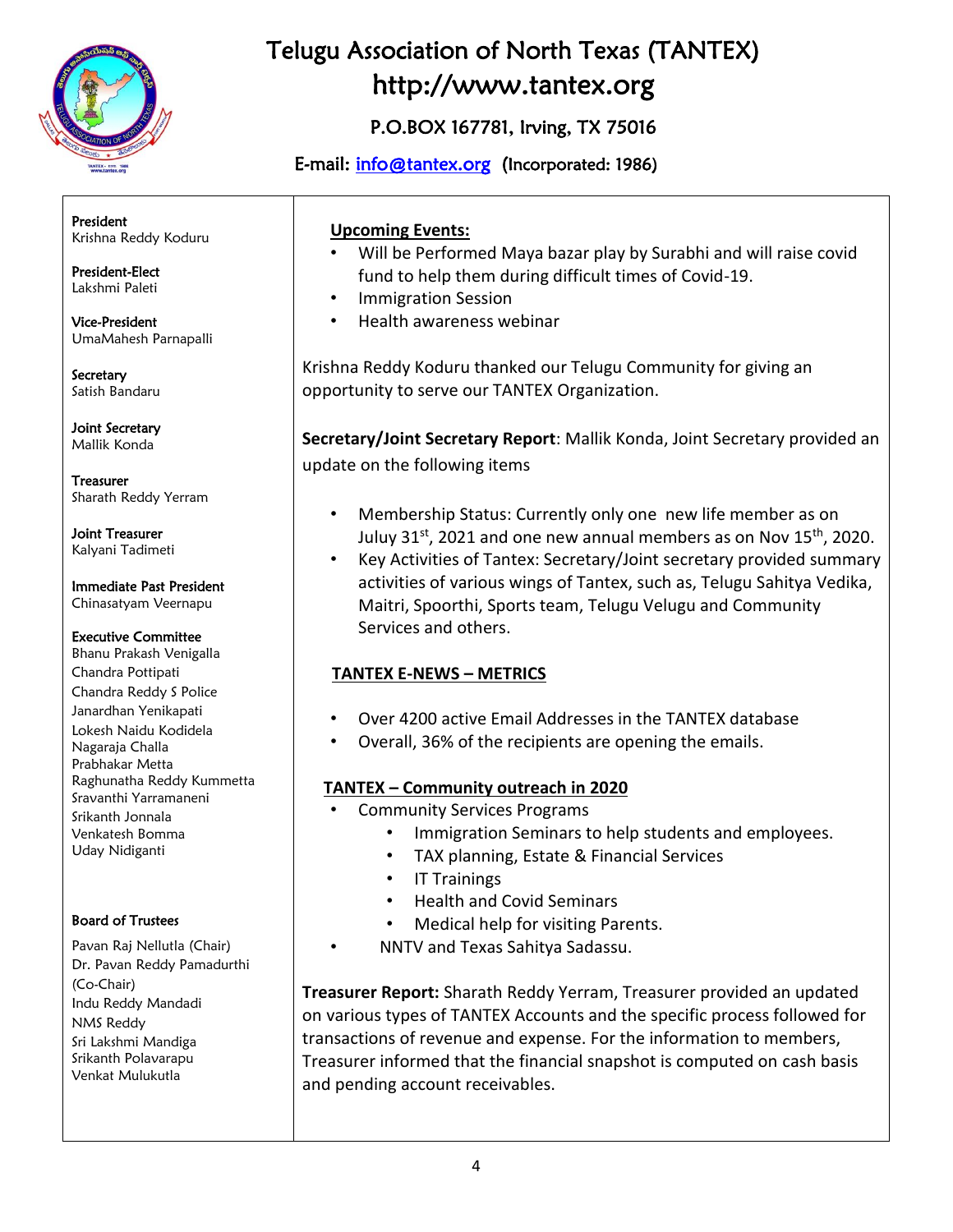

## P.O.BOX 167781, Irving, TX 75016

## E-mail: [info@tantex.org](about:blank) (Incorporated: 1986)

#### **Here is the summary:**

President Krishna Reddy Koduru

President-Elect Lakshmi Paleti

Vice-President UmaMahesh Parnapalli

Secretary Satish Bandaru

Joint Secretary Mallik Konda

Treasurer Sharath Reddy Yerram

Joint Treasurer Kalyani Tadimeti

Immediate Past President Chinasatyam Veernapu

#### Executive Committee

Bhanu Prakash Venigalla Chandra Pottipati Chandra Reddy S Police Janardhan Yenikapati Lokesh Naidu Kodidela Nagaraja Challa Prabhakar Metta Raghunatha Reddy Kummetta Sravanthi Yarramaneni Srikanth Jonnala Venkatesh Bomma Uday Nidiganti

#### Board of Trustees

Pavan Raj Nellutla (Chair) Dr. Pavan Reddy Pamadurthi (Co-Chair) Indu Reddy Mandadi NMS Reddy Sri Lakshmi Mandiga Srikanth Polavarapu Venkat Mulukutla

- Types of Accounts: Treasurer briefed about various types of accounts opened throughout the history of TANTEX. Business Checking for day-to-day transactions, Business Savings (with Life members Premiums), Business Investment, CD account and PayPal account.
- Revenue Sources: Mainly from Annual sponsors, event Sponsors, Telugu Velugu Advertising, Membership dues and other Donations.
- Expenses: Treasurer briefed various types of the event expenses that TANTEX incurs throughout the year.

With the permission of the Chair, the floor was open to receive the questions from members. Here is the summary of suggestions received / opinions expressed.

**Vote of Thanks**: BOT Chair, Pavan Raj Nellutla thanked all the members, volunteers and governing Board members of TANTEX.

The meeting was adjourned at 3 PM by the Chair, Krishna Reddy Koduru.